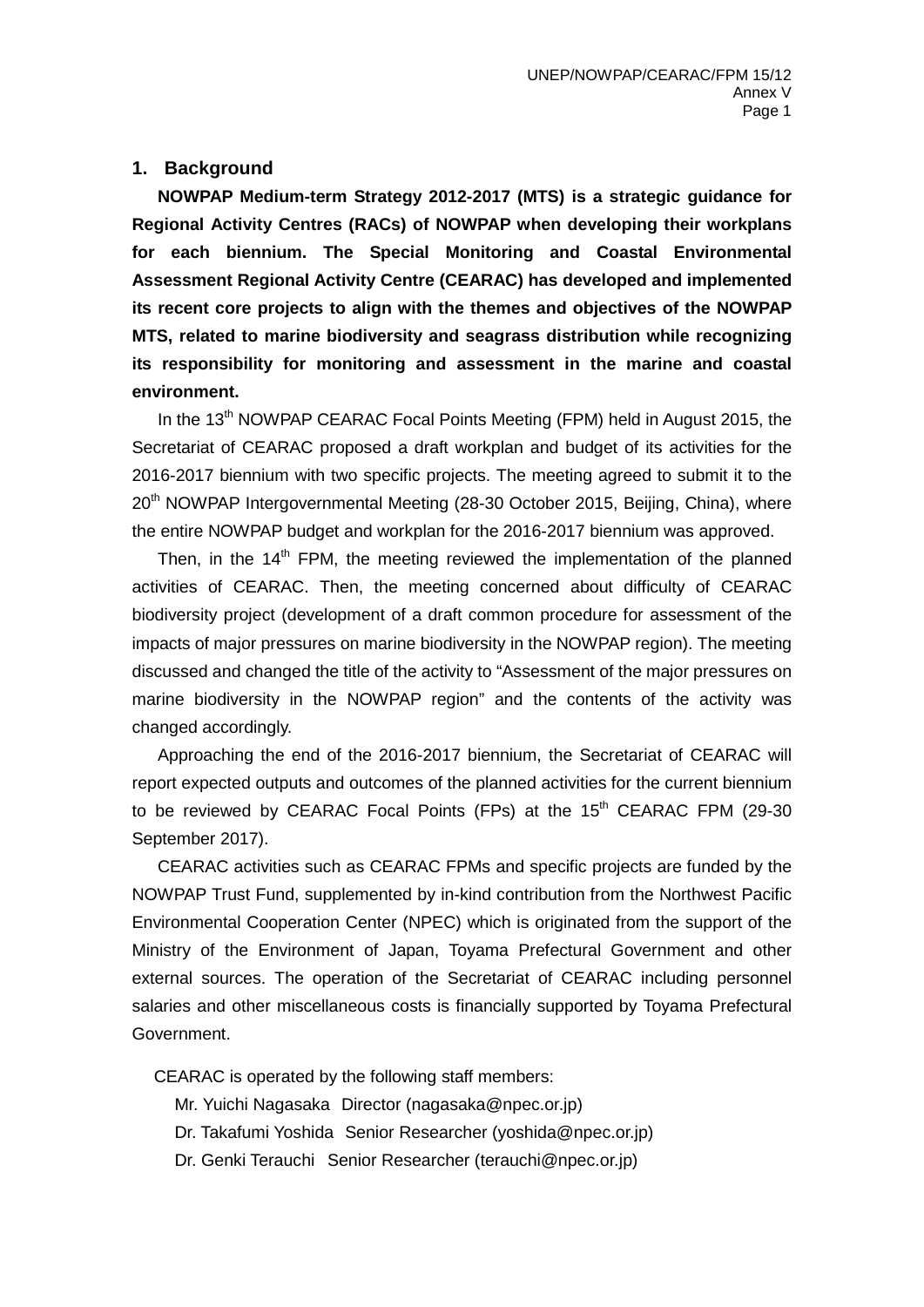Ms. Mihoko Nagamori Staff Member (nagamori@npec.or.jp)

## **2. CEARAC activities for the 2016-2017 Biennium**

Summary of CEARAC activities for the 2016-2017 biennium is shown in Table 1.

### **Table 1 CEARAC activities for the 2016-2017 biennium**

| Activity                                                                                                                    |  |  |  |  |  |
|-----------------------------------------------------------------------------------------------------------------------------|--|--|--|--|--|
| <b>Organization of Meetings</b>                                                                                             |  |  |  |  |  |
| - Organizing $14^{th}$ FPM (2016) and $15^{th}$ FPM (2017)                                                                  |  |  |  |  |  |
| - Organizing an Expert Meeting (2017)                                                                                       |  |  |  |  |  |
| <b>Maintenance of Websites</b>                                                                                              |  |  |  |  |  |
| - Renewing the structure of CEARAC websites, including regular update of contents                                           |  |  |  |  |  |
| - Upgrading Marine Environmental Watch System                                                                               |  |  |  |  |  |
| Specific projects                                                                                                           |  |  |  |  |  |
| Assessment of the major pressures on marine biodiversity in the NOWPAP<br>region                                            |  |  |  |  |  |
| - Developing a report on assessing major pressures on marine biodiversity                                                   |  |  |  |  |  |
| - Reviewing the developed report                                                                                            |  |  |  |  |  |
| - Collecting information on scientific papers on impacts of major pressures and on                                          |  |  |  |  |  |
| national strategies/plans/laws on marine biodiversity conservation                                                          |  |  |  |  |  |
| - Organizing a workshop                                                                                                     |  |  |  |  |  |
| Feasibility study towards assessment of seagrass distribution in the NOWPAP                                                 |  |  |  |  |  |
| region                                                                                                                      |  |  |  |  |  |
| - Collecting/reviewing literatures on seagrass distribution and changes                                                     |  |  |  |  |  |
| - Evaluating applicability of remote sensing techniques for assessing threats to                                            |  |  |  |  |  |
| seagrass                                                                                                                    |  |  |  |  |  |
| - Estimating image analysis cost                                                                                            |  |  |  |  |  |
| - Organizing an international workshop                                                                                      |  |  |  |  |  |
| - Developing a feasibility study report                                                                                     |  |  |  |  |  |
| Cooperation and coordination with other NOWPAP RACs and/or relevant                                                         |  |  |  |  |  |
| local/regional/international organizations                                                                                  |  |  |  |  |  |
| - Exchanging/sharing information by inviting relevant people to CEARAC events                                               |  |  |  |  |  |
| and/or participating in events by other RACs and/or NOWPAP partners and other                                               |  |  |  |  |  |
| relevant organizations                                                                                                      |  |  |  |  |  |
| Marine Litter activities (RAP MALI)*<br>- Compiling and harmonizing marine litter monitoring data on beaches and submitting |  |  |  |  |  |
| the collected data to DINRAC                                                                                                |  |  |  |  |  |
| - Enhancing the Northwest Pacific Regional Node (marine litter website)                                                     |  |  |  |  |  |
| * The budget for marine litter activities is not included in the budget for CEARAC                                          |  |  |  |  |  |

budget for marine litter activities is not included in the budget for C activities.

### **2.1 Organization of Meetings**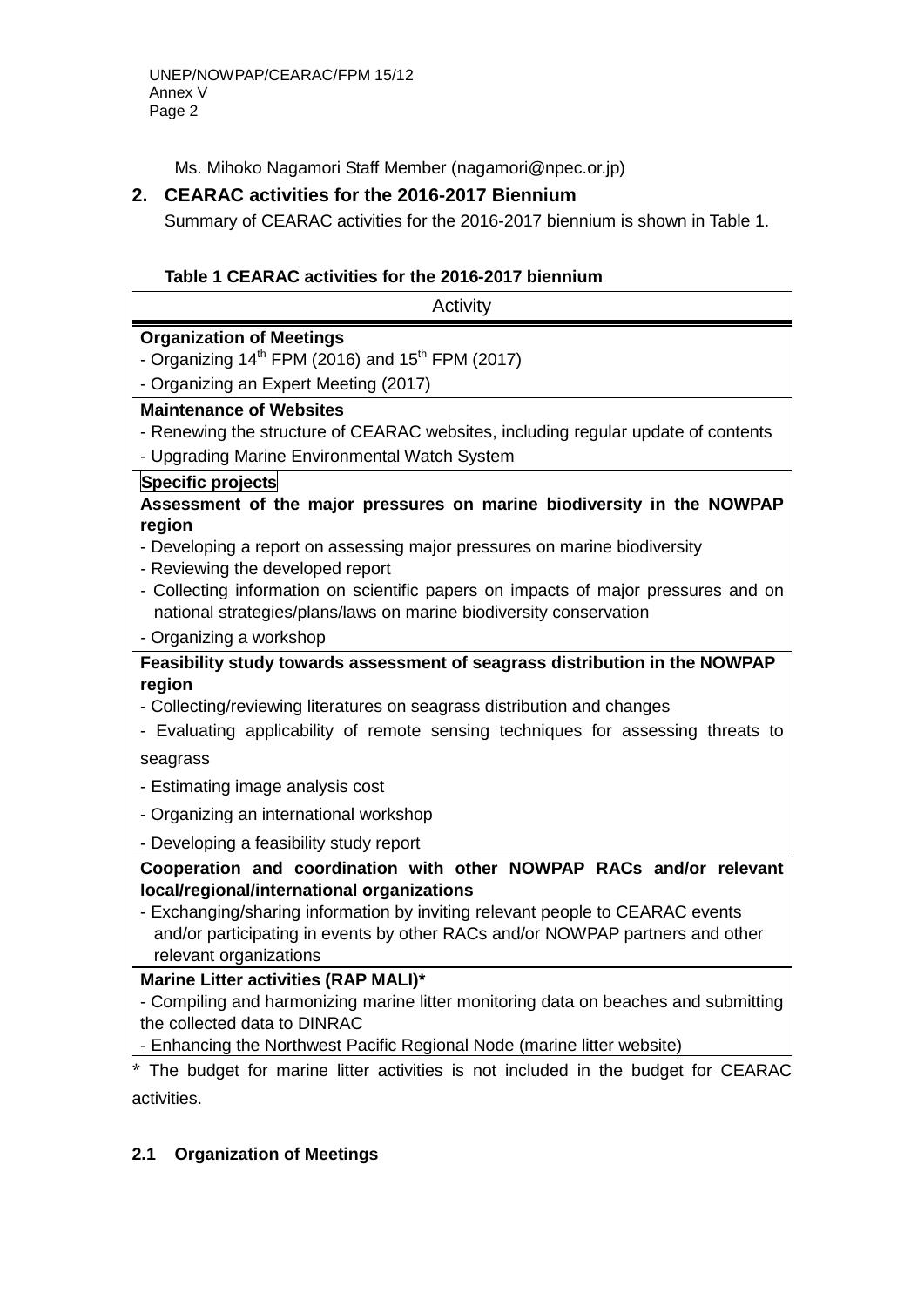NOWPAP CEARAC Focal Points Meeting (FPM) is held annually for the purpose of reviewing and giving practical advice on implementation of CEARAC activities as well as on draft workplans and potential activities for future biennia.

In the 14<sup>th</sup> FPM (7-8 April 2016), the meeting reviewed the workplan and budget of CEARAC activities for the 2016-2017 biennium which had been adopted at the  $20<sup>th</sup>$ NOWPAP Intergovernmental Meeting (IGM) in 2015. Since some activities for 2014-2015 were not completed by the end of 2015, the Secretariat of CEARAC asked their FPs for agreeing on incorporation of these activities into the 2016-2017 ones. The meeting requested the Secretariat to improve the time management of CEARAC activities, taking account of the volume of planned tasks in respective activities.

Besides FPMs, CEARAC plans to organize an expert meeting in Qingdao in October 2017 with national experts from the NOWPAP members who have involved in CEARAC's activities on eutrophication assessment in the past biennia.

#### **2.2 Maintenance of CEARAC websites**

CEARAC is working to renew the structure of CEARAC websites to make them more user-friendly. The Secretariat of CEARAC has made a contract with a local company to re-design the current websites, and now reviewing a draft design of them.

Website is actually a powerful tool to disseminate/collect information easily, and CEARAC tries to maximize its advantages as much as possible. In case of one activity for the 2014-2015 biennium, CEARAC implemented trial application of the screening procedure of the NOWPAP Common procedure for eutrophication assessment, and constructed an interactive web-based map of potential eutrophic zones in the NOWPAP region on the website of Marine Environmental Watch. As long-term continuation of eutrophication assessment was recommended in the  $14<sup>th</sup> CEARAC FPM$  (April 2016), an expert meeting on eutrophication assessment in the NOWPAP region will be organized in October 2017 in Qingdao, China with the national experts of the NOWPAP member states. They will review the progress and future actions to be taken for updating information and improving accuracy of the developed map of eutrophication assessment. Starting with this expert meeting, CEARAC proposes the constructed map to be reviewed every five years or so.

Considering the printing and shipping cost and time, CEARAC has stopped distribution of printed materials as much as possible, and now, all CEARAC technical reports are available online as well as annual CEARAC newsletters.

#### **2.3 Specific Projects**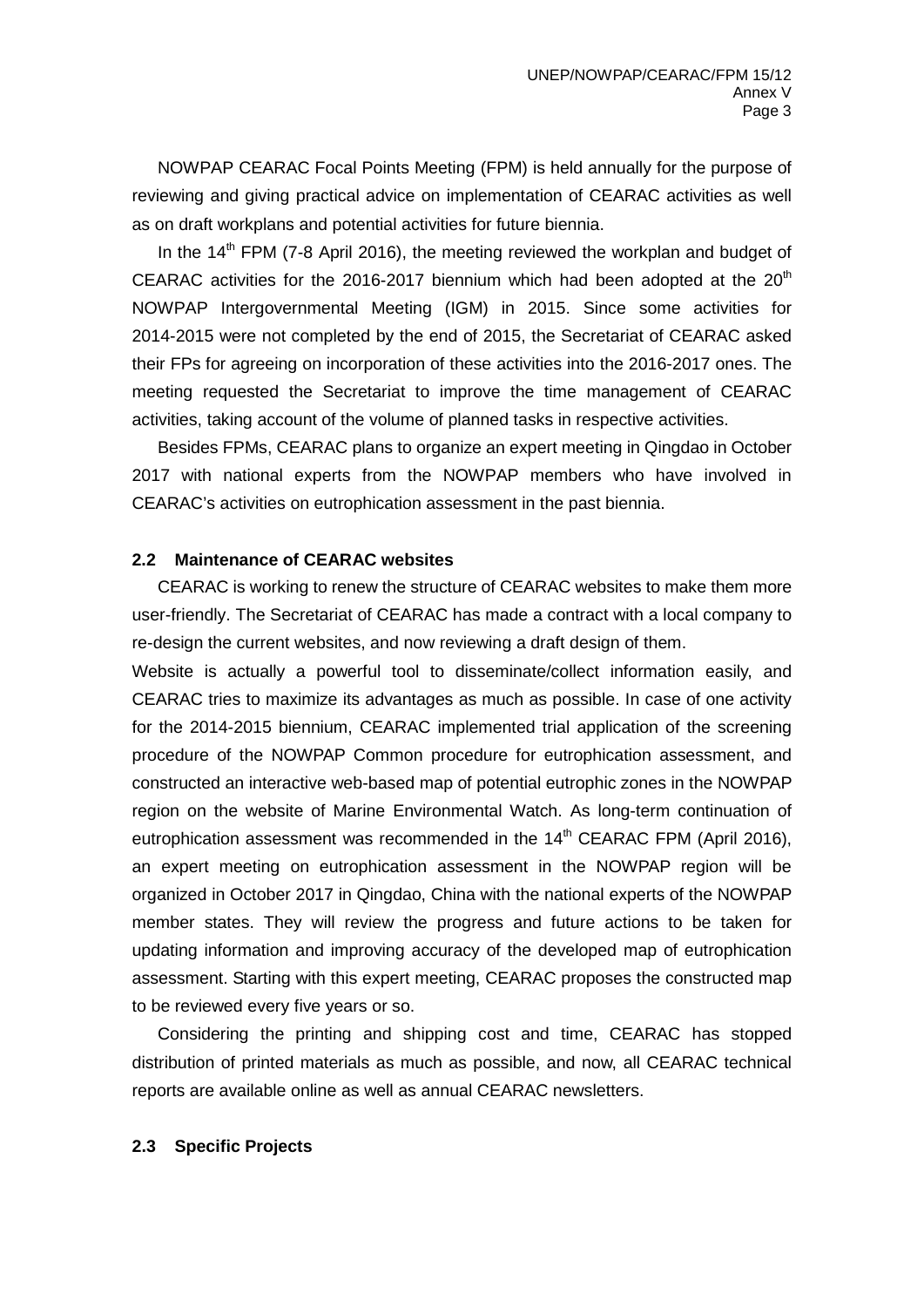CEARAC has been implementing following two specific projects in the 2016-2017 biennium.

## **2.3.1 Assessment of major pressures on marine biodiversity in the NOWPAP region**

The regional report on the pilot assessments of impacts of major threats (eutrophication, indigenous species and habitat alteration) on marine biodiversity was prepared by the Secretariat of CEARAC. After modification of the first draft based on the review by the CEARAC FPs, the second draft was circulated among the NOWPAP National FPs for finalization of the report in June 2017. Then, applying some editorial check, the report will be published in the second half of 2017. At the same time, the Secretariat is preparing another report on assessment of major pressures on marine biodiversity in the NOWPAP region. The first draft will be reviewed during a workshop which is planned in late October or November in 2017. After added some refinement based on the discussion at the workshop, the second draft will be circulated among the CEARAC FPs for their review. Then, the report will be finalized after review by the NOWPAP National FPs in accordance with the guidance on the quality of NOWPAP technical reports.

The information on scientific papers on impacts of the major pressures on marine biodiversity and strategies on marine biodiversity conservation of each member state was collected by the experts nominated by the CEARAC FPs. Using the national reports submitted by them to CEARAC, the Secretariat has developed summaries to introduce impacts and strategies of each member state. Some of submitted information will also be utilized for the report on assessment of major pressures on marine biodiversity.

# **2.3.2 Feasibility study towards assessment of seagrass distribution in the NOWPAP region**

Using the developed manual for seagrass and seaweed mapping with satellite images, CEARAC investigated its applicability in selected sea areas in the NOWPAP region in the 2014-2015 biennium. Then, to apply the same methodology to the entire NOWPAP region, CEARAC has conducted a feasibility study towards assessment of seagrass distribution in the NOWPAP region in the current biennium.

Firstly, nominated experts of the member states collected and reviewed literatures on seagrass distribution and threats to seagrass. Then, the first international workshop on assessment of seagrass distribution in the NOWPAP region was organized on 3 August 2017 in Himi City, Toyama Prefecture with inviting researchers in and out of the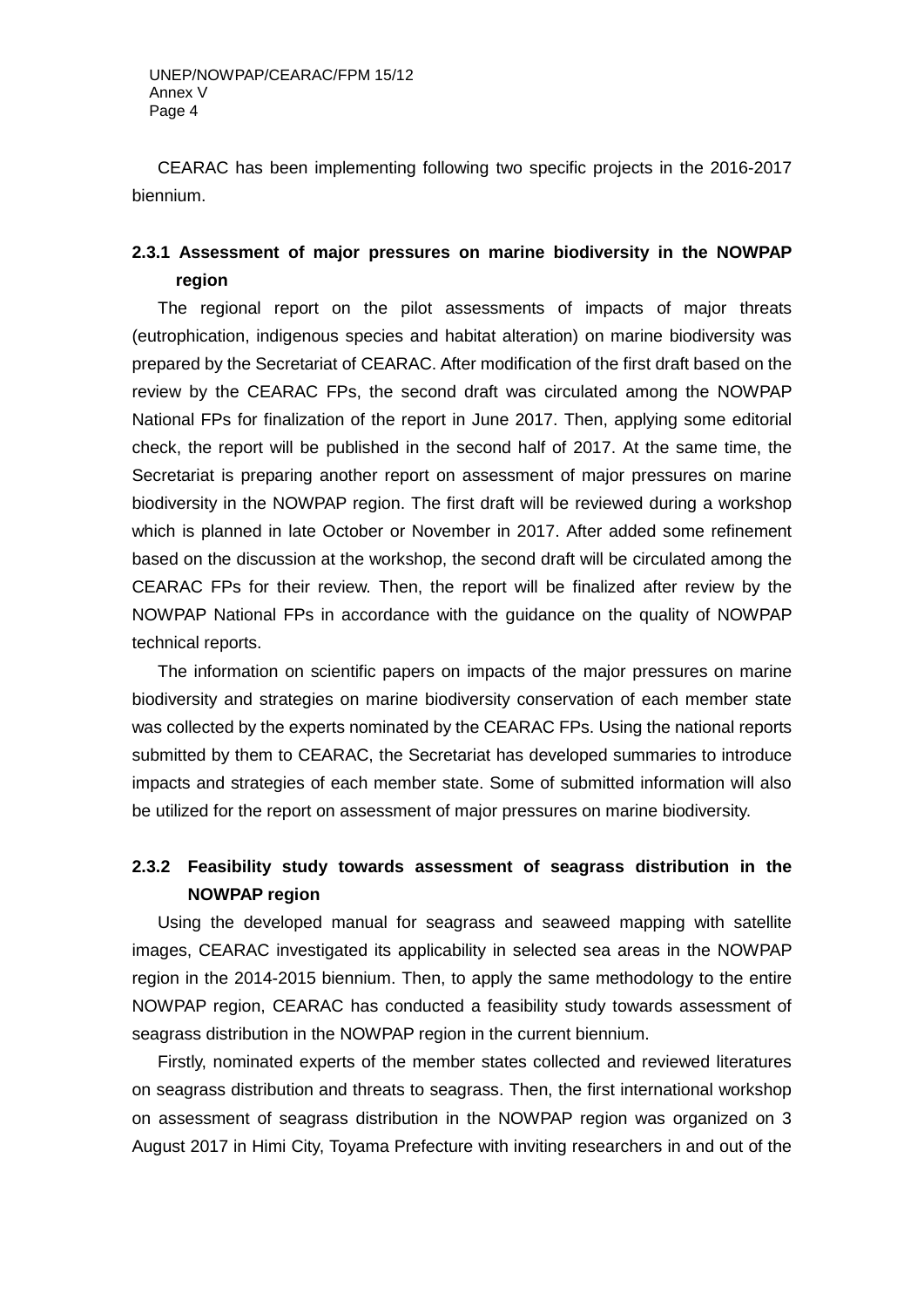NOWPAP region, including a representative of UNEP. The participants introduced on-going initiatives and/or studies on seagrass as well as national reports on the literature review. A provisional table of contents of a feasibility study report was also introduced at the workshop and discussed among the participants.

# **2.4 Cooperation, coordination with other NOWPAP RACs and/or relevant local/regional/international organizations**

 CEARAC takes every opportunity to communicate with other RACs of NOWPAP and relevant local/regional/international organizations including NOWPAP partners to cooperate and coordinate activities and to exchange/share information on the marine and coastal environment.

 In the 2016-2017 biennium, staff members of CEARAC participated/will participate in:

(Annual meetings and events)

- DINRAC FPM (2016 and 2017)
- MERRAC FPM (2016 and 2017)
- DINRAC FPM (2016 and 2017)
- NOWPAP ICC (Russia in 2016 and Toyama, Japan in 2017)
- NOWPAP IGM (Korea in 2016 and Toyama, Japan in 2017)
- **•** PICES Annual Meeting (U.S.A. in 2016 and Russia in 2017)

(Other meetings and events)

- G7 Toyama Environment Ministers' Meeting (Toyama, Japan in 2016)
- 26th Training Course of International Hydrological Programme (IHP) of UNESCO (Japan, 2016)
- Sustainable Ocean Initiative Global Dialogue with Regional Seas Organizations and Regional Fisheries Bodies on Accelerating Progress towards the Aichi Biodiversity Targets (Korea, 2016)
- 10<sup>th</sup> WESTPAC International Scientific Conference (China, 2017)
- Toyama NOWPAP-PICES Science Dialogue (Toyama. Japan, 2017)
- Google Earth Engine Summit 2017 (U.S.A. 2017)
- **3. Budget and expenditures for the 2016-2017 biennium** . The 20<sup>th</sup> NOWPAP IGM (October 2015) adopted the entire workplan and budget for